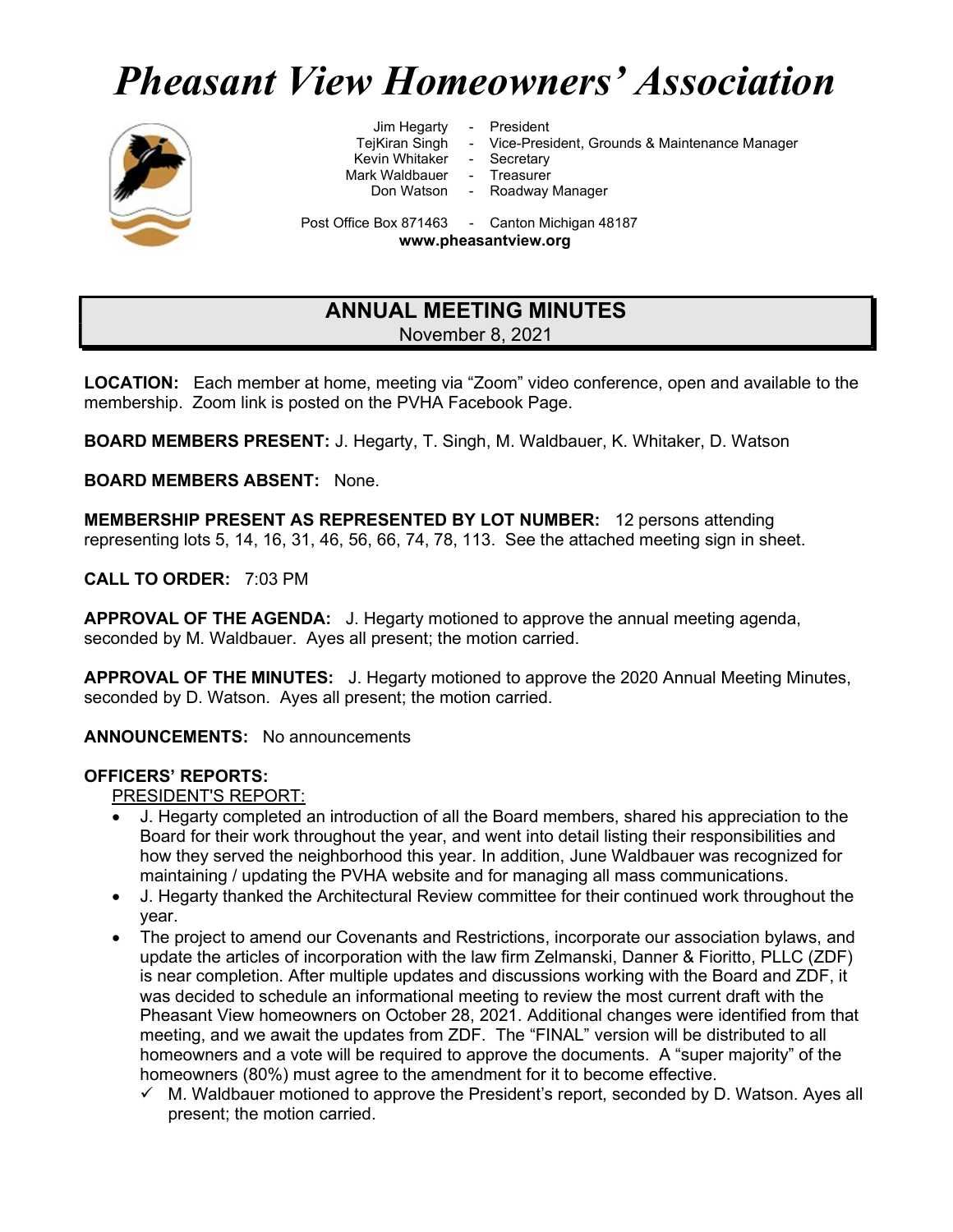## VICE PRESIDENT'S REPORT:

- Lot #25 (1844 Crowndale Lane) continues to maintain a PODS unit in the driveway. A valid construction permit has been filed with the township and as a result the POD can remain. We continue to monitor the situation and work very closely with the Canton township ordinance officer.
- In violation to the township ordinance, a few homes within the sub do not have enough curb trees. Lot #148 has been in violation for several years and because of the home's recent sale, the previous buyer paid the new buyer an allowance to replace the trees.
	- $\checkmark$  J. Hegarty motioned to approve the Vice President's report, seconded by D. Watson. Ayes all present; the motion carried.

## SECRETARY'S REPORT:

- The Board is in favor of establishing a "Welcoming Committee" that will engage with new homeowners. K. Whitaker & T. Singh will work to establish the committee with other homeowner volunteers. The committee will provide the new homeowner with a welcome gift, educate them about the sub's web site and Facebook page, and collect contact information so that vital subdivision news / announcements can be shared.
	- J. Hegarty motioned to approve the Secretary's report, seconded by D. Watson. Ayes all present; the motion carried

## TREASURER'S REPORT:

- M. Waldbauer shared the standard financial documentation, the 2021 budget report to date, and expense pie chart.
- Lot # 156 (1424 Crowndale Lane) 2021 Annual Assessment remains unpaid. A lien has been applied and the home remains for sale. ADAC was approached to provide a payoff letter which identifies the amount required to satisfy the obligation and remove the lien.
- The 2021 expenses have been and continue to trend below budget. No surprises are expected through the balance of the year. Due to being under budget, there should be a sufficient carry over into 2022.
	- $\checkmark$  J. Hegarty motioned to approve the Treasurer's report, seconded by T. Singh. Ayes all present; the motion carried.

## DIRECTOR'S and COMMITTEE REPORTS:

ROADWAY MANAGER'S REPORT:

- Pheasant Run Roadway Maintenance Association (PRRMA) spent ~\$250,000 to resurface most of the roads in the subdivision in 2021. The sidewalks should also be addressed yet in 2021. PRRMA anticipates spending ~\$51,000 for sidewalk repair for all three subs participating in PRRMA.
- Seasonal Property Management was once again selected for subdivision snow removal for the 2021/2022 season. There was no increase from the 2020/2021 season (\$5,750 annual flat fee).
- PRRMA upgraded the two Beck entrances with LED lights which will last longer and be more energy efficient.
- PRRMA requested a 10% rate increase for 2021. It is not anticipated that PRRMA will be requesting an increase for 2022.
- The irrigation system is old and may need to be replaced in totality in the future. The Board has decided that repairs will be made on an "as needed basis" and not all at once to control cost.
- Maintenance of the Beck berm will be addressed with the award of the 2022 landscaping contract. Focus will be placed on the control of weeds under the berm trees.

## ARCHITECTURAL REVIEW COMMITTEE:

 This committee approves applications for the replacement of windows, decks, exterior painting, roofing, etc. If anyone is planning to make changes to the exterior, please send an application to the Architecture Review Committee (ARC@pheasantview.org) as we want to ensure that the subdivision maintains a manicured look which in turn contributes to higher home values.